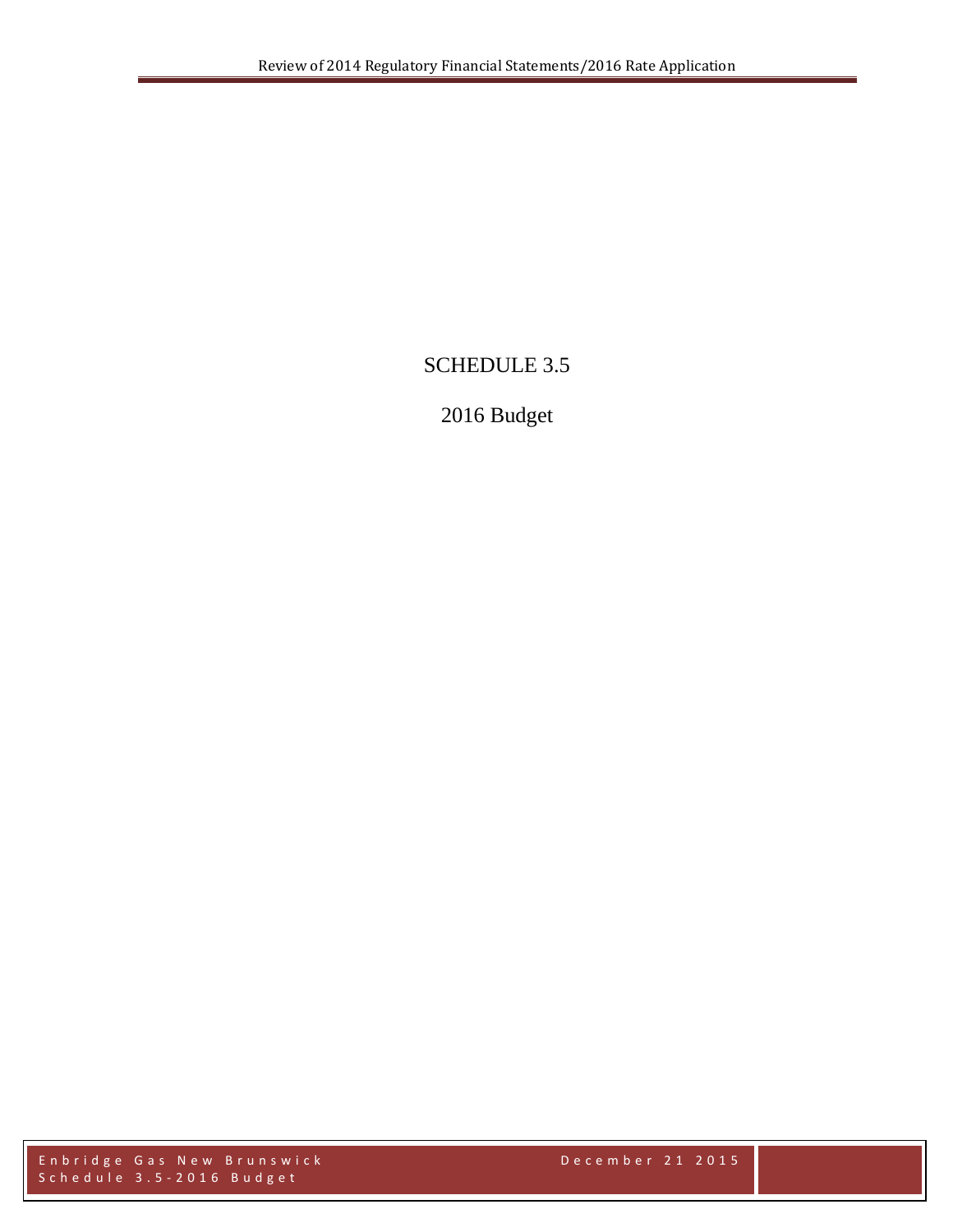Budget Balance Sheet for Regulatory Purposes As at December 31, 2016

#### **Notice to Reader: Subject to approval by the New Brunswick Energy and Utilities Board**

(in thousands of dollars)

| 3        | <b>Assets</b>                                                                                                                        | 2016             |
|----------|--------------------------------------------------------------------------------------------------------------------------------------|------------------|
|          | 4 Regulated Assets                                                                                                                   |                  |
| 5<br>6   | Property, Plant and Equipment (Note 2)<br>Gas Distributor Plant in Service - Net (includes AFUDC capitalized during 2016 of \$26.4K) | \$<br>176,674    |
| 7        | <b>Construction Work In Progress - Gas Distributor Plant</b>                                                                         | 1,000            |
| 8        | <b>Total Property, Plant &amp; Equipment</b>                                                                                         | 177,674          |
| 9        | <b>Deferred Charges</b>                                                                                                              |                  |
| 10       | <b>Deferred Development Costs - Net (Note 3)</b>                                                                                     | 200              |
| 11<br>12 | Development O&M Capitalized Costs - Net (Note 4)<br><b>Total Deferred Charges</b>                                                    | 88,826<br>89,026 |
|          |                                                                                                                                      |                  |
| 13       | <b>Short Term Investments</b>                                                                                                        | 2,968            |
| 14       | <b>Total Regulated Rate Base Assets</b>                                                                                              | 269,668          |
|          | 15 Other Regulated Assets (Note 5)                                                                                                   | 36,057           |
| 16       | <b>Total Regulated Assets</b>                                                                                                        | 305,725          |
| 17       | <b>Regulatory Deferral (Note 1)</b>                                                                                                  | 178,269          |
| 18       | <b>Total Assets</b>                                                                                                                  | \$<br>483,994    |
|          |                                                                                                                                      |                  |
| 19       | <b>Liabilities and Partner's Equity</b>                                                                                              |                  |
|          | 20 Partner's Equity (Ratebase) (Note 1)                                                                                              | \$<br>146,798    |
|          | 21 Long-term Advances from Associates and Affiliates (Note 6)                                                                        | 149,500          |
|          | 22 Other Regulated Liabilities (Note 7)                                                                                              | 9,427            |
| 23       |                                                                                                                                      | 305,725          |
|          | 24 Partner's Equity (Regulatory Deferral)                                                                                            | 178,269          |
| 25       | <b>Total Liabilities and Equity</b>                                                                                                  | \$<br>483,994    |

**Financial Statement Effects of Rate Regulation and Legislative Changes –** Note 1 **Rate Base for Regulatory Purposes –** Note 12 **Capital Structure for Regulatory Purposes** – Note 13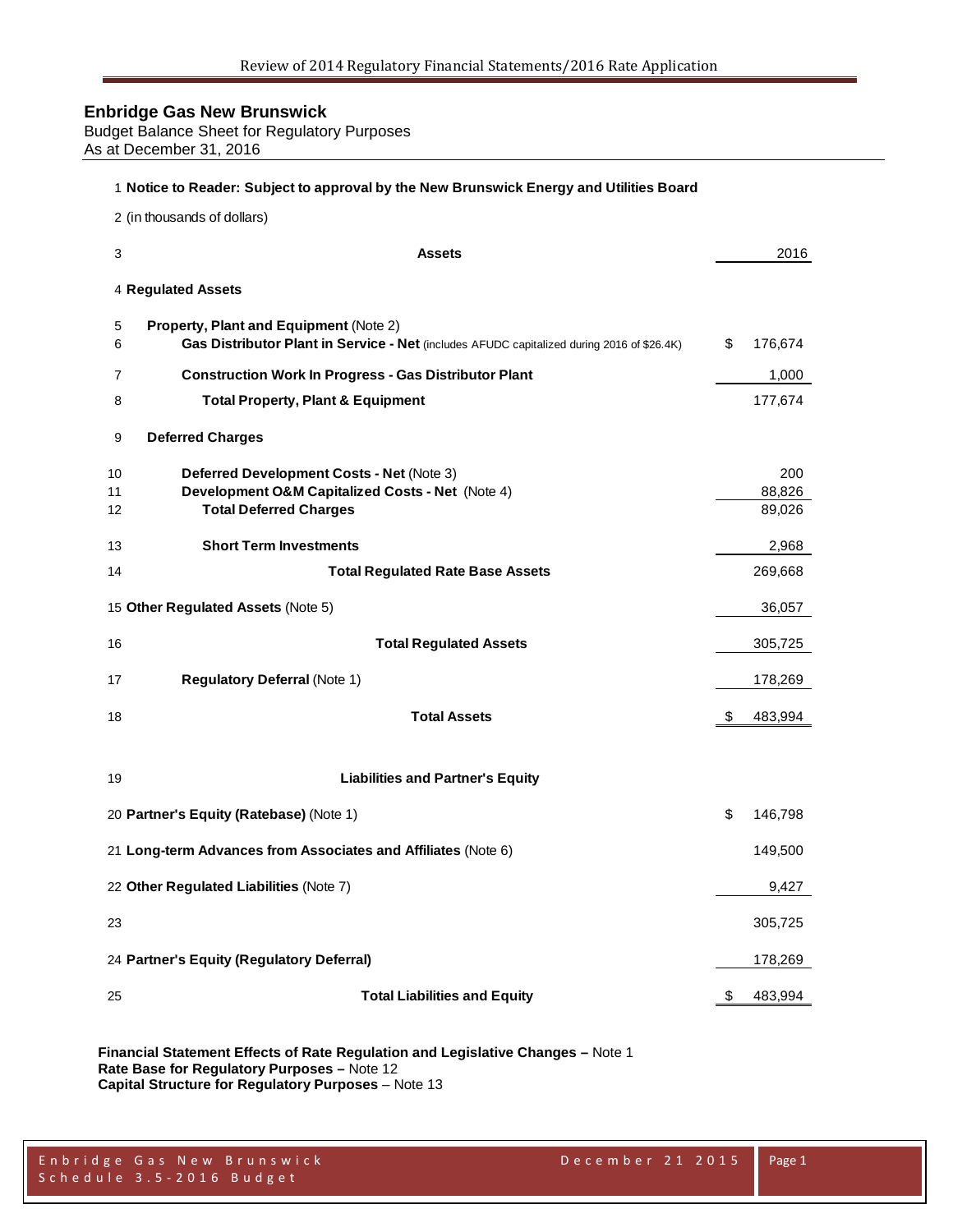Statement of Budgeted Income for Regulatory Purposes As at December 31, 2016

#### **Notice to Reader: Subject to approval by the New Brunswick Energy and Utilities Board**

(in thousands of dollars)

| 3  | 4 Revenue                                                                         | 2016         |
|----|-----------------------------------------------------------------------------------|--------------|
| 5  | <b>Operating Revenue (Note 8)</b>                                                 |              |
| 6  | Gas distribution                                                                  | \$<br>44,384 |
| 7  | Miscellaneous                                                                     | 937          |
| 8  | <b>Allowance for Funds Used During Construction</b>                               | 26           |
|    |                                                                                   | 45,347       |
| 9  | <b>Service and Inspections</b>                                                    |              |
| 10 | Revenue                                                                           | 742          |
| 11 | Cost of goods sold                                                                | (561)        |
|    |                                                                                   | 181          |
| 12 | <b>Total Revenue</b>                                                              | 45,528       |
|    |                                                                                   |              |
|    | 13 Expenses                                                                       |              |
| 14 | <b>Operating Expenses</b>                                                         |              |
| 15 | Operating and maintenance (Note 9)                                                | 12,106       |
| 16 | Transportation (net)                                                              | 1,700        |
| 17 | Total Operating and maintenance expenses                                          | 13,806       |
|    |                                                                                   |              |
| 18 | Other Expenses                                                                    | 500          |
| 19 | Bad debt expense                                                                  | 385          |
| 20 | <b>Amortization of Property, Plant and Equipment</b>                              | 5,710        |
| 21 | <b>Municipal and Other Taxes</b>                                                  | 1,238        |
| 22 | Interest on Amounts Due to Associates & Affiliates and Other Interest (Note 10)   | 7,713        |
| 23 | <b>Amortization of Deferred Development Costs</b>                                 | 2,867        |
|    |                                                                                   |              |
| 24 | <b>Total Expenses</b>                                                             | 32,219       |
|    | 25 Income before Extraordinary Items, Regulatory Deferral and Return on Rate Base | 13,309       |
|    | 26 Regulatory Deferral                                                            |              |
|    |                                                                                   |              |
|    | 27 Regulated Return on Equity (Note 11)                                           | \$<br>13,309 |

**Financial Statement Effects of Rate Regulation and Legislative Changes –** Note 1 **Details of Affiliate Transactions** – Note 14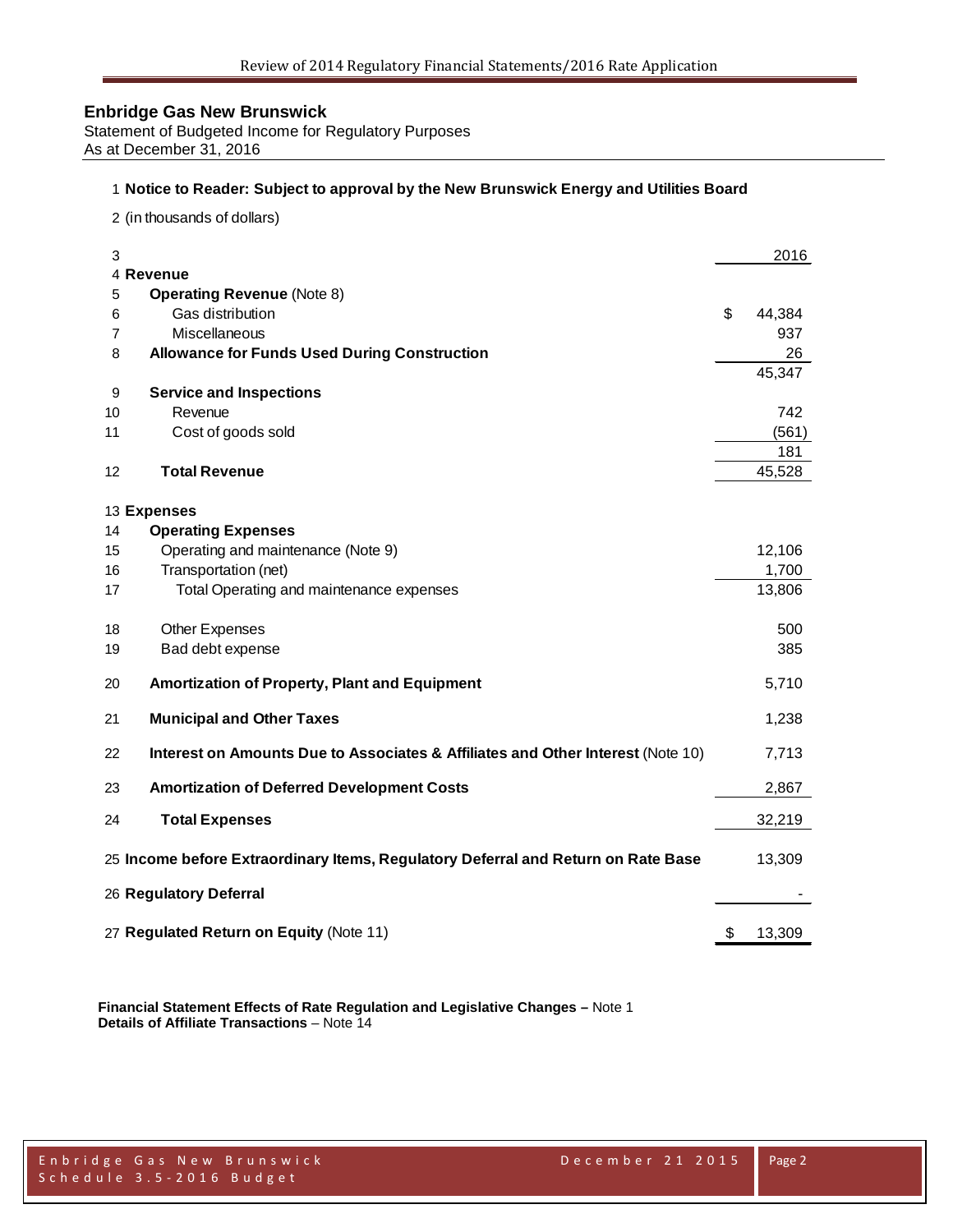Notes to 2016 Budget Regulatory Financial Results For the year ended December 31, 2016

#### Note 1 **Financial Statement Effects of Rate Regulation and Legislative Changes**

The Public Utility's primary business activities are subject to regulation by the New Brunswick Energy

and Utilities Board (EUB). The Public Utility follows accounting practices prescribed by its regulator or

stipulated in approved ratemaking decisions that are subject to examination and approval by the EUB

and are similar to those being used by other enterprises in the gas distribution industry in Canada.

Accordingly, the timing and recognition of certain revenues and expenses may differ from that otherwise

expected under generally accepted accounting principles (GAAP) applicable to non-regulated

operations. The ultimate recoverability of costs incurred is dependent upon the approval of the EUB.

 Rate regulation creates differences between the manner in which the Public Utility accounts for transactions or events and how they would be accounted for if the Public Utility was not subject to rate regulation. The differences in accounting treatment include:

 The EUB permits an "allowance for funds used during construction" (AFUDC) to be included in the rate base. In addition, AFUDC is included in the cost of property, plant and equipment and is depreciated over future periods as part of the total cost of the related asset, based on the expectation that depreciation expense, including the AFUDC component, will be approved for inclusion in future rates. AFUDC for rate-regulated entities includes both an interest component and a cost of equity component. In the absence of rate regulation, GAAP would permit the capitalization of only the interest component. Therefore, the initial set up of the equity component as a capitalized asset and the corresponding revenue recognized during the construction phase would not be recognized nor would the subsequent depreciation of the asset.

 As prescribed by the EUB, the Public Utility does not recognize gains and losses on the sale of Enbridge Utility Gas (EUG) in the statement of income and uses a purchase gas variance account to defer the gain or loss on sale. Non-regulated enterprises would normally account for the gain or loss in the statement of income or comprehensive income.

 Enbridge Inc., on behalf of the Public Utility, maintains a pension plan which provides defined benefit pension benefits to employees. As prescribed by the EUB, contributions made to the plan are expensed as paid, consistent with the recovery of such costs in rates. Under GAAP, pension costs and obligations for defined benefit pension plans are determined using the projected benefit method and are charged to income as services are rendered.

 The Public Utility had been subject to non-traditional regulation which recognized its immature nature. Unlike many similar utilities, the Public Utility's rates were not set on a cost based methodology. Prior to October 1, 2012, the Public Utility's rates were set exclusively based upon a market based methodology, and were based on a targeted savings over alternate fuel for end use customers. This rate setting methodology had been approved by the EUB for use during the development period after which rates are expected to be cost based.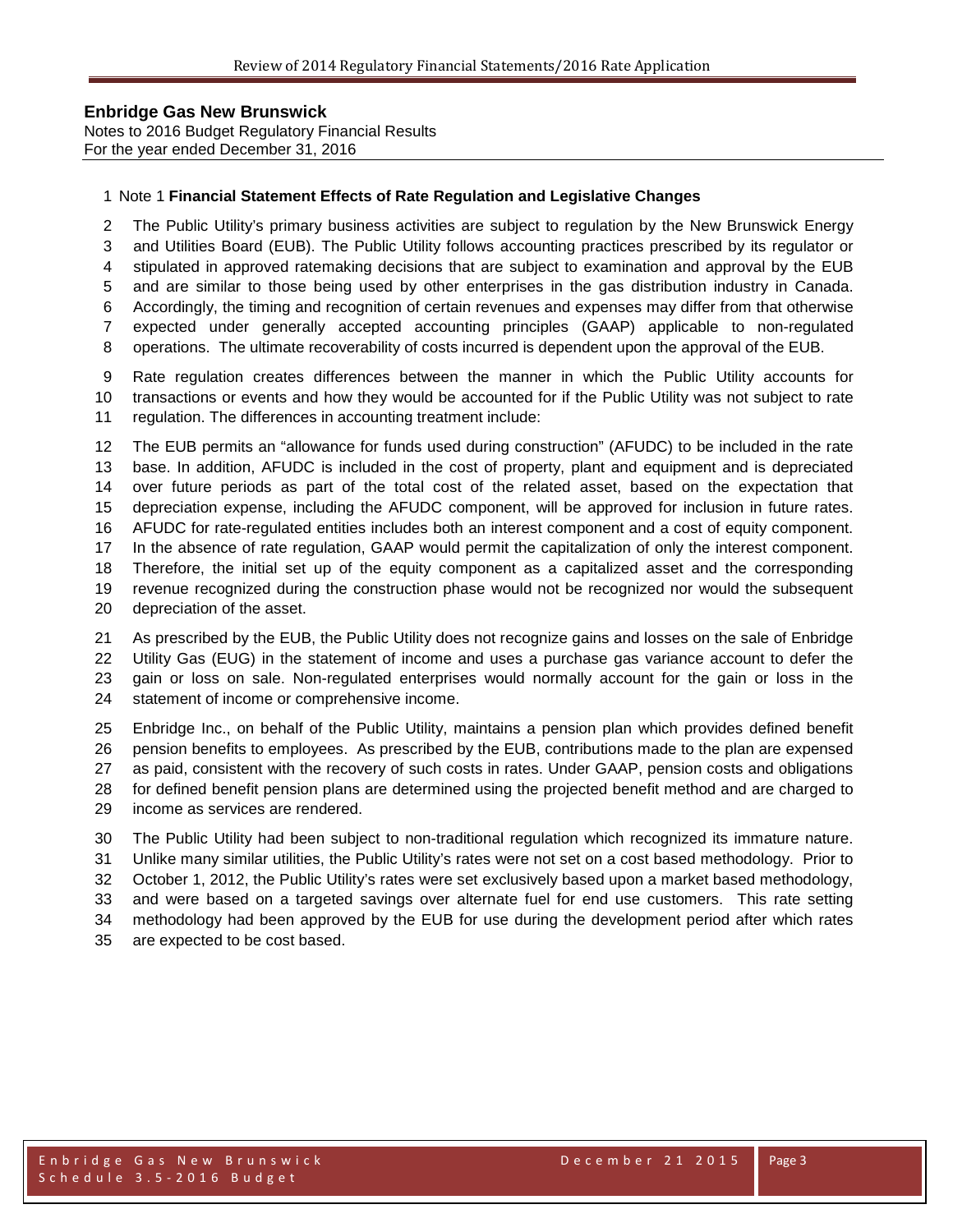Notes to 2016 Budget Regulatory Financial Results For the year ended December 31, 2016

#### Note 1 **Financial Statement Effects of Rate Regulation and Legislative Changes (continued)**

In December 2011, the Province of New Brunswick introduced legislation that outlined new rate classes,

 and a new rate setting methodology for the Public Utility. The legislation subsequently received proclamation on January 18, 2012, with the supporting Rates and Tariffs Regulation being filed April 16,

- 2012.
- The legislation noted above also provided direction with regards to the regulatory deferral account, which

the EUB had historically approved to capture the difference between the Public Utility regulated

- revenues and its revenue requirement, which non-regulated enterprises would not recognize. Based on
- the legislative changes, the Public Utility is no longer permitted to depreciate, amortize, earn a return on,
- or otherwise consider the regulatory deferral account when calculating its revenue requirement. In
- response to this legislation, the Public Utility has not considered the deferral account for the purpose of establishing the revenue requirement. However, it will remain as an asset on Enbridge Gas New

Brunswick's balance sheet as it remains an asset of the Public Utility for regulatory purposes. Similarly,

the capital structure associated with the regulatory deferral account will also remain on the balance

sheet. However, the debt and equity associated with the regulatory deferral account are not considered

when calculating the allowed rate of return for the Public Utility.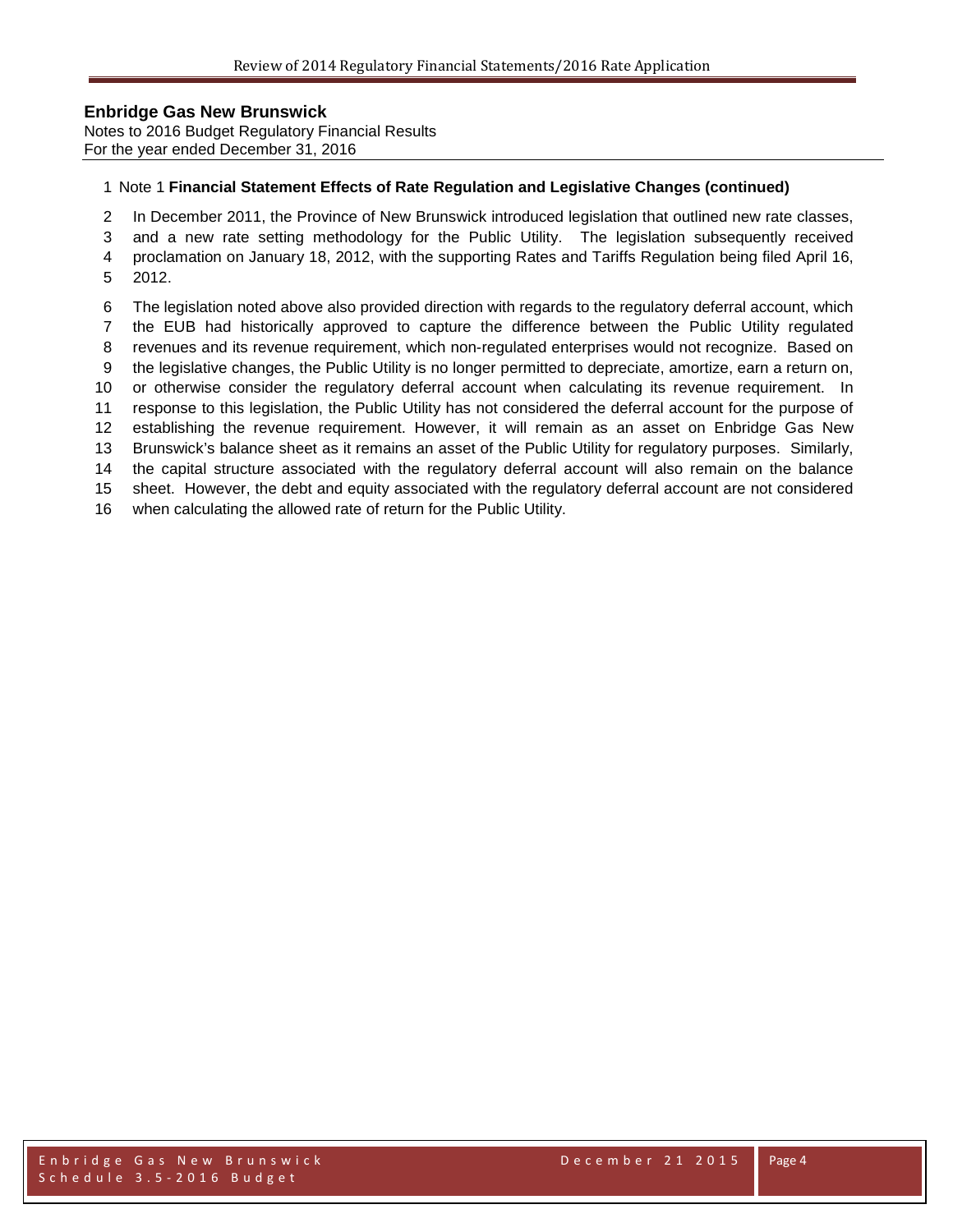Notes to 2016 Budget Regulatory Financial Results For the year ended December 31, 2016

(in thousands of dollars)

## Note 2 **Property, Plant & Equipment**

| 1<br>$\overline{2}$ |                                   |               | <b>Accumulated</b> | 2016<br><b>Net Book</b> |
|---------------------|-----------------------------------|---------------|--------------------|-------------------------|
| 3                   |                                   | Cost          | Amortization       | Value                   |
| 4                   | Property, plant & equipment       |               |                    |                         |
| 5                   | <b>General Plant</b>              |               |                    |                         |
|                     | Computer Hardware & Software      | \$<br>3,467   | (2,783)            | 684                     |
| 6                   |                                   |               |                    |                         |
| 7                   | Tools and Work Equipment          | 1,686         | (980)              | 706                     |
| 8                   | Office Furniture and Equipment    | 487           | (260)              | 227                     |
| 9                   | <b>Transportation Equipment</b>   | 1,876         | (1, 227)           | 649                     |
| 10                  | Incentives                        | 336           | (137)              | 199                     |
| 11                  | Leasehold Improvements            | 794           | (474)              | 320                     |
| 12                  | Subtotal                          | 8,646         | (5,861)            | 2,785                   |
| 13                  | <b>Distribution Plant</b>         |               |                    |                         |
| 14                  | Land                              | 375           |                    | 375                     |
| 15                  | Rights of way and easements       | 189           |                    | 189                     |
| 16                  | <b>Distribution Mains</b>         | 127,377       | (29, 588)          | 97,789                  |
| 17                  | <b>Street Services</b>            | 65,337        | (17, 810)          | 47,527                  |
| 18                  | Meters and Regulators             | 23,766        | (5,610)            | 18,156                  |
| 19                  | <b>Stations</b>                   | 16,199        | (6, 346)           | 9,853                   |
| 20                  | Subtotal                          | 233,243       | (59, 354)          | 173,889                 |
| 21                  | Total plant in service            | 241,889       | (65, 215)          | 176,674                 |
| 22                  | Construction work in progress     | 1,000         |                    | 1,000                   |
| 23                  | Total property, plant & equipment | \$<br>242,889 | \$<br>(65, 215)    | \$<br>177,674           |

1 - Amortized over the term of the related leases.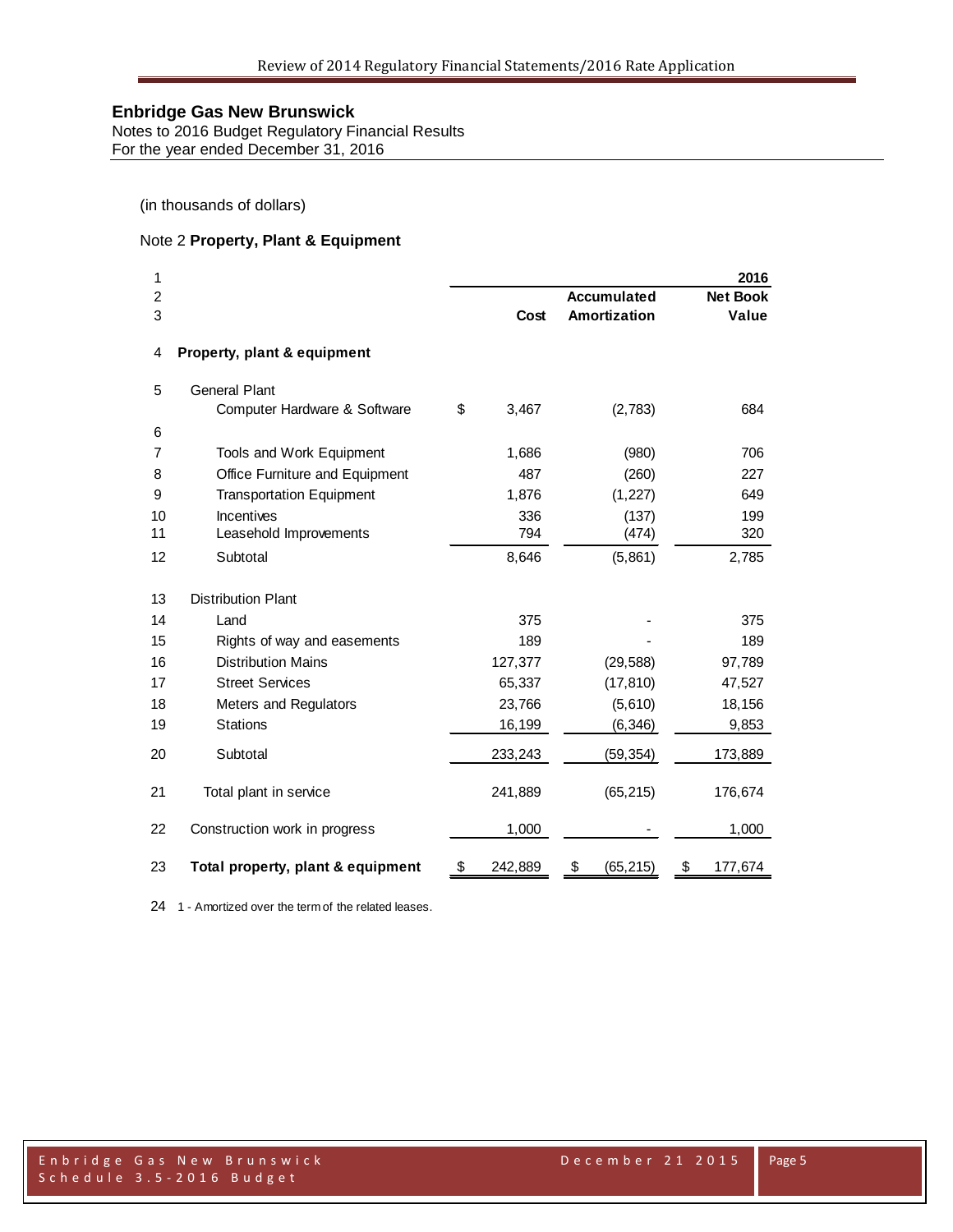Notes to 2016 Budget Regulatory Financial Results For the year ended December 31, 2016

(in thousands of dollars)

## Note 3 **Deferred Development Costs - Net**

|               |                                       |   |                      |   |             |   | 2016            |
|---------------|---------------------------------------|---|----------------------|---|-------------|---|-----------------|
| $\mathcal{P}$ |                                       |   |                      |   | Accumulated |   | <b>Net Book</b> |
| 3             |                                       |   | Amortization<br>Cost |   |             |   | Value           |
|               | Franchise fee                         | S | 1,500                | S | (1,300)     | S | 200             |
| 5             | Total deferred development costs, net | S | 1,500                | S | (1,300)     | S | 200             |

## Note 4 **Development O&M Capitalized Costs – Net**

|   |                                              |         |              |             |       | 2016            |
|---|----------------------------------------------|---------|--------------|-------------|-------|-----------------|
| 2 |                                              |         |              | Accumulated |       | <b>Net Book</b> |
| 3 |                                              | Cost    | Amortization |             | Value |                 |
|   |                                              |         |              |             |       |                 |
| 4 | Development O&M capitalized costs            | 114.952 |              | (26, 126)   |       | 88,826          |
|   |                                              |         |              |             |       |                 |
| 5 | Total development O&M capitalized costs, net | 114.952 | S            | (26,126)    |       | 88,826          |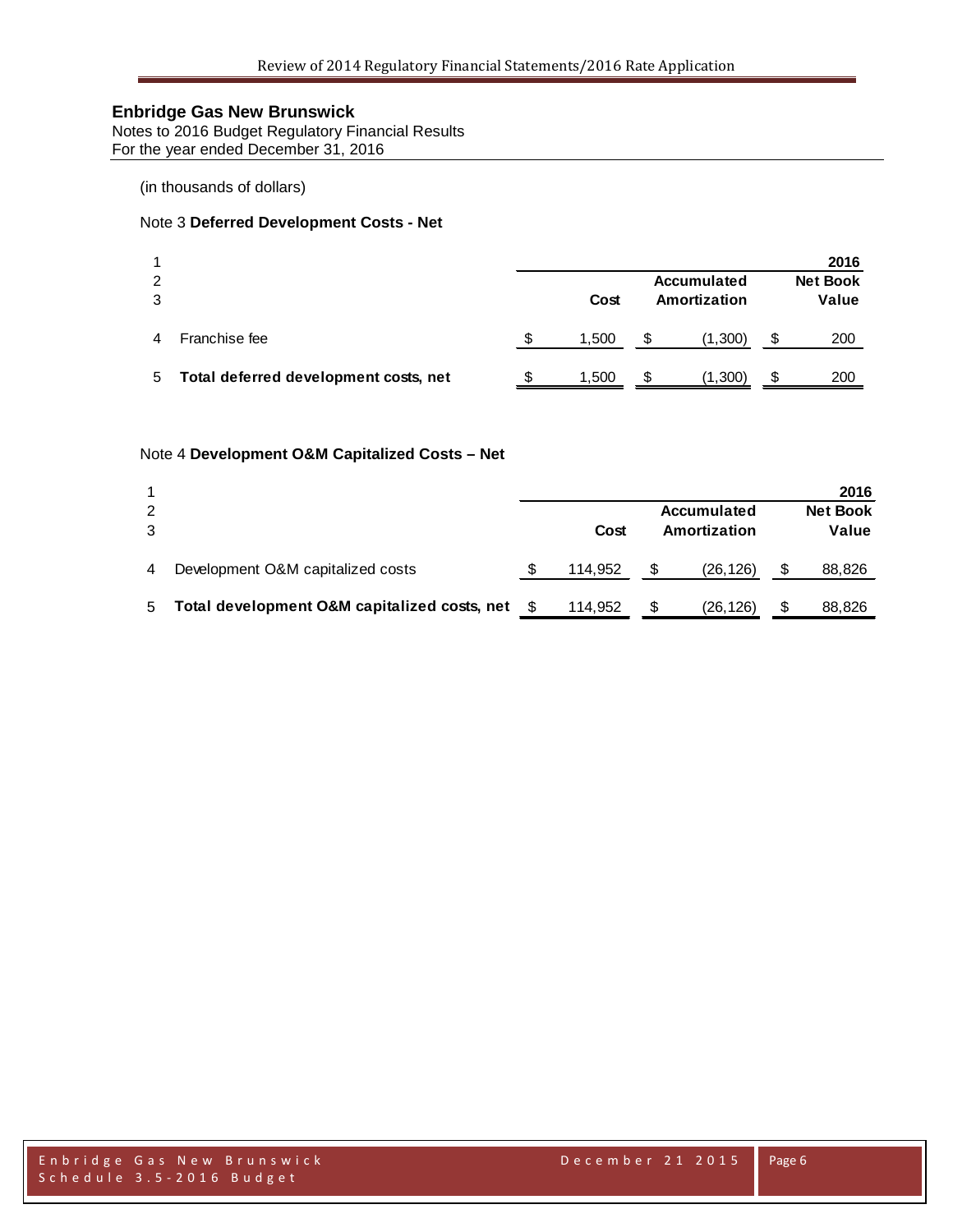Notes to 2016 Budget Regulatory Financial Results For the year ended December 31, 2016

## (in thousands of dollars)

## Note 5 **Other Regulated Assets**

|   |                                |   | 2016   |
|---|--------------------------------|---|--------|
| 2 | Cash, & Short Term Investments | S | 21,620 |
| 3 | Accounts Receivable            |   | 11,217 |
| 4 | Long term receivable           |   | 2,132  |
| 5 | Inventory                      |   | 1,088  |
|   |                                |   | 36,057 |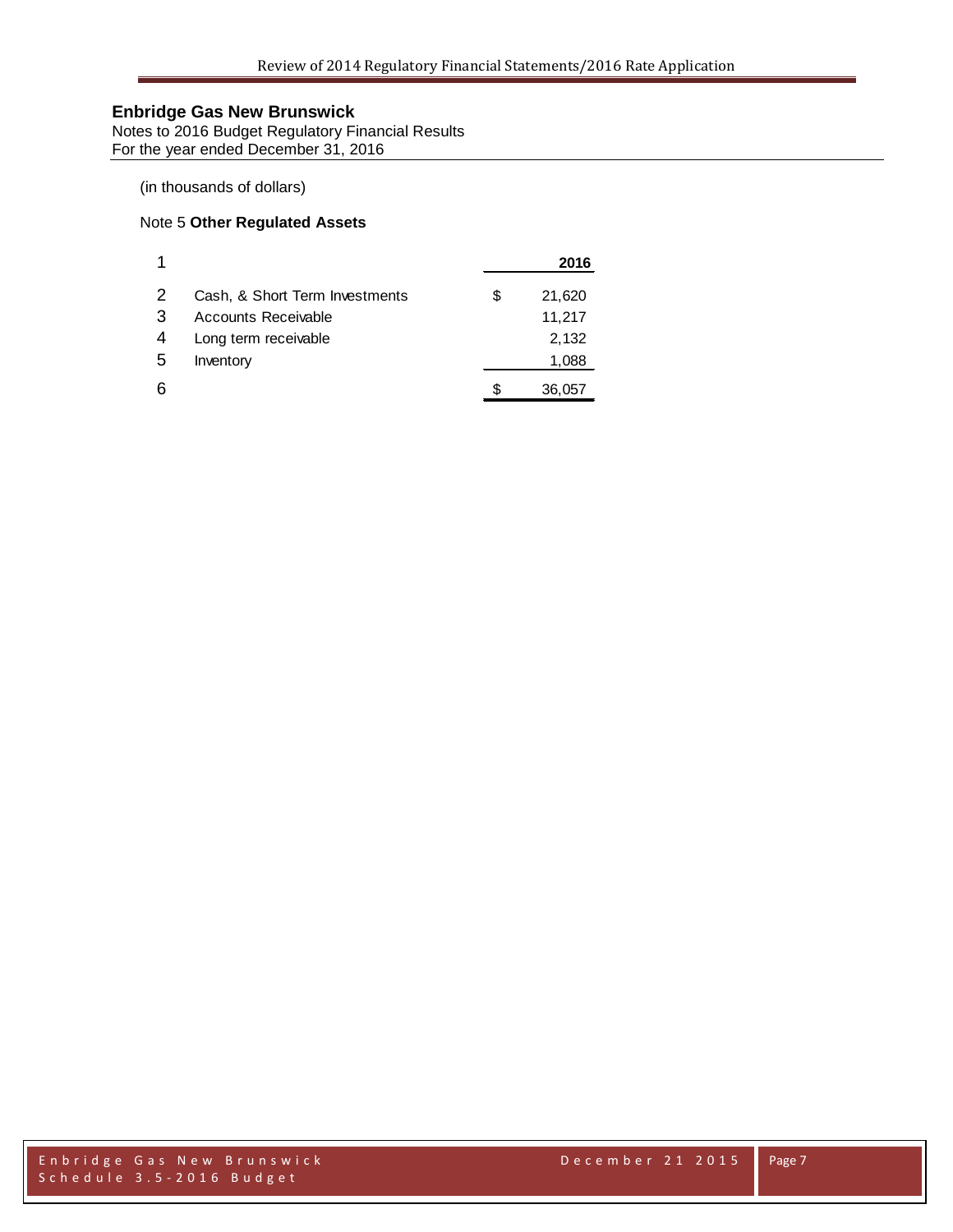Notes to 2016 Budget Regulatory Financial Results For the year ended December 31, 2016

(in thousands of dollars)

#### Note 6 **Long-term Advances from Associates and Affiliates**

|                 |                                |                   |                      |               |                     | 2016        |                  |
|-----------------|--------------------------------|-------------------|----------------------|---------------|---------------------|-------------|------------------|
| 2               |                                |                   |                      |               | <b>Cost of Debt</b> |             |                  |
| 3               |                                | <b>Issue Date</b> | <b>Maturity Date</b> | Amount        | Enbridge Inc.       | <b>EGNB</b> | <b>Requlated</b> |
| $\overline{4}$  | Promissory Note                | 20-Dec-07         | 20-Dec-17            | 20,000        | 5.54%               | 5.85%       | 6.54%            |
| 5               | <b>Promissory Note</b>         | $9-Dec-09$        | $9-Dec-19$           | 15,000        | 4.63%               | 5.63%       | 5.63%            |
| 6               | Promissory Note                | 12-Dec-12         | 30-Dec-21            | 14,000        | 3.50%               | 4.50%       | 4.50%            |
| 7               | <b>Promissory Note</b>         | $8 - Jan - 13$    | 8-Jan-20             | 7,500         | 3.67%               | 4.67%       | 4.67%            |
| 8               | Promissory Note                | 24-Feb-14         | 26-Feb-18            | 25,000        | 4.16%               | 5.16%       | 5.16%            |
| 9               | Promissory Note                | 24-Mar-14         | 24-Mar-17            | 5,000         | 3.69%               | 4.69%       | 4.69%            |
| 10              | <b>Promissory Note</b>         | 29-Dec-14         | 28-Dec-18            | 21,000        | 3.72%               | 4.72%       | 4.72%            |
| 11              | <b>Promissory Note</b>         | 30-Mar-15         | 29-Mar-19            | 6,000         | 3.45%               | 4.45%       | 4.45%            |
| 12 <sup>2</sup> | Promissory Note                | 15-Sep-15         | 15-Sep-19            | 18,000        | 3.84%               | 4.84%       | 4.84%            |
| 13              | Promissory Note                | 15-Sep-15         | 15-Sep-50            | 18,000        | 4.23%               | 5.23%       | 5.23%            |
| 14              | Total long-term advances       |                   |                      |               |                     |             |                  |
| 15              | from associates and affiliates |                   |                      | \$<br>149.500 | 4.17%               | 5.08%       | 5.17%            |

The cost of debt of EGNB is limited to the actual borrowing rate of Enbridge Inc. plus 1%.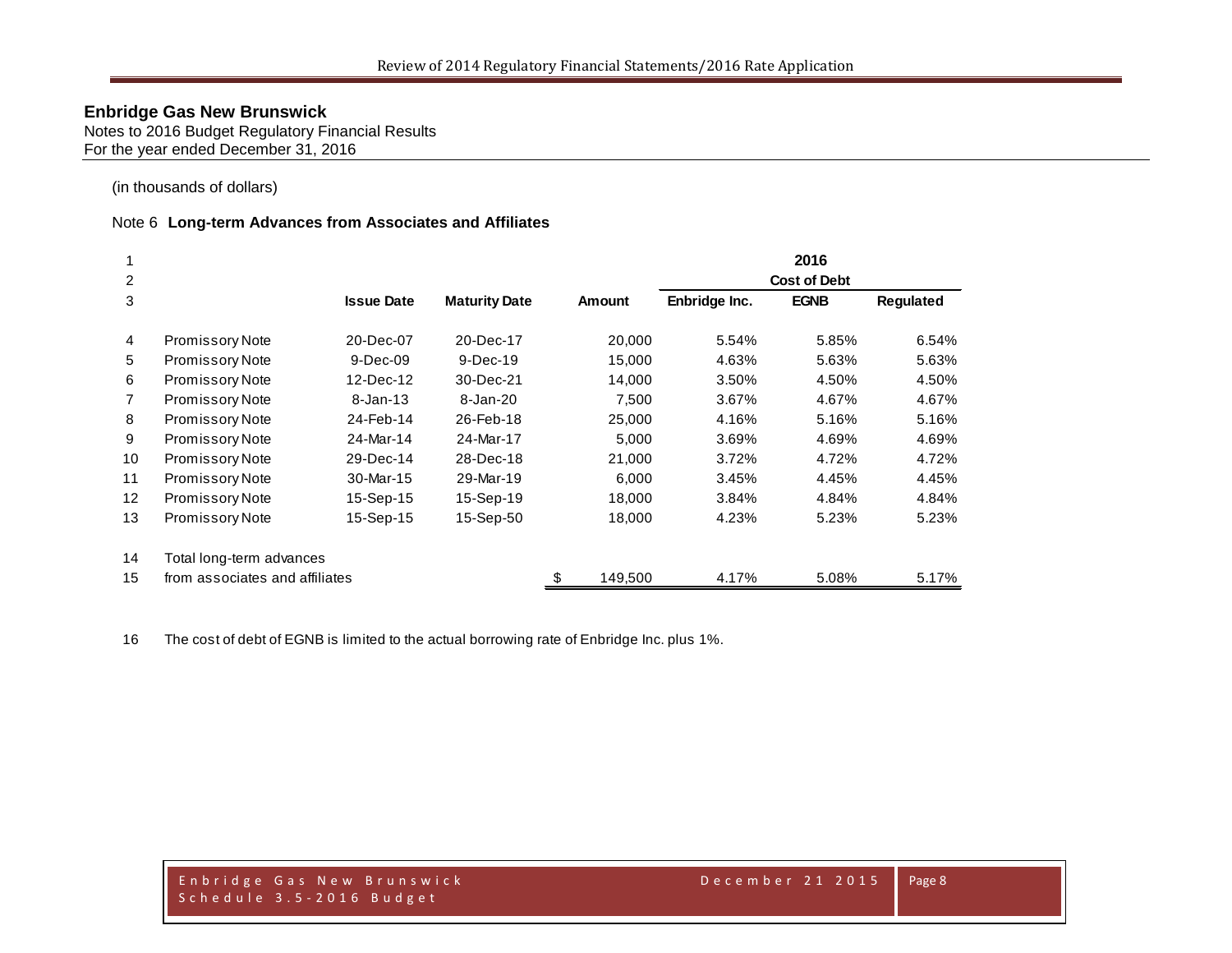Notes to 2016 Budget Regulatory Financial Results For the year ended December 31, 2016

## (in thousands of dollars)

## Note 7 **Other Regulated Liabilities**

|    |                                                | 2016  |
|----|------------------------------------------------|-------|
| 2  | Due to affiliated companies                    |       |
| 3  | Accounts Payable                               | 3,413 |
| 4  | Long Term Payables                             | 1,703 |
| -5 | Long Term Deferred Post Employment Liabilities | 4,311 |
| 6  |                                                | 9.427 |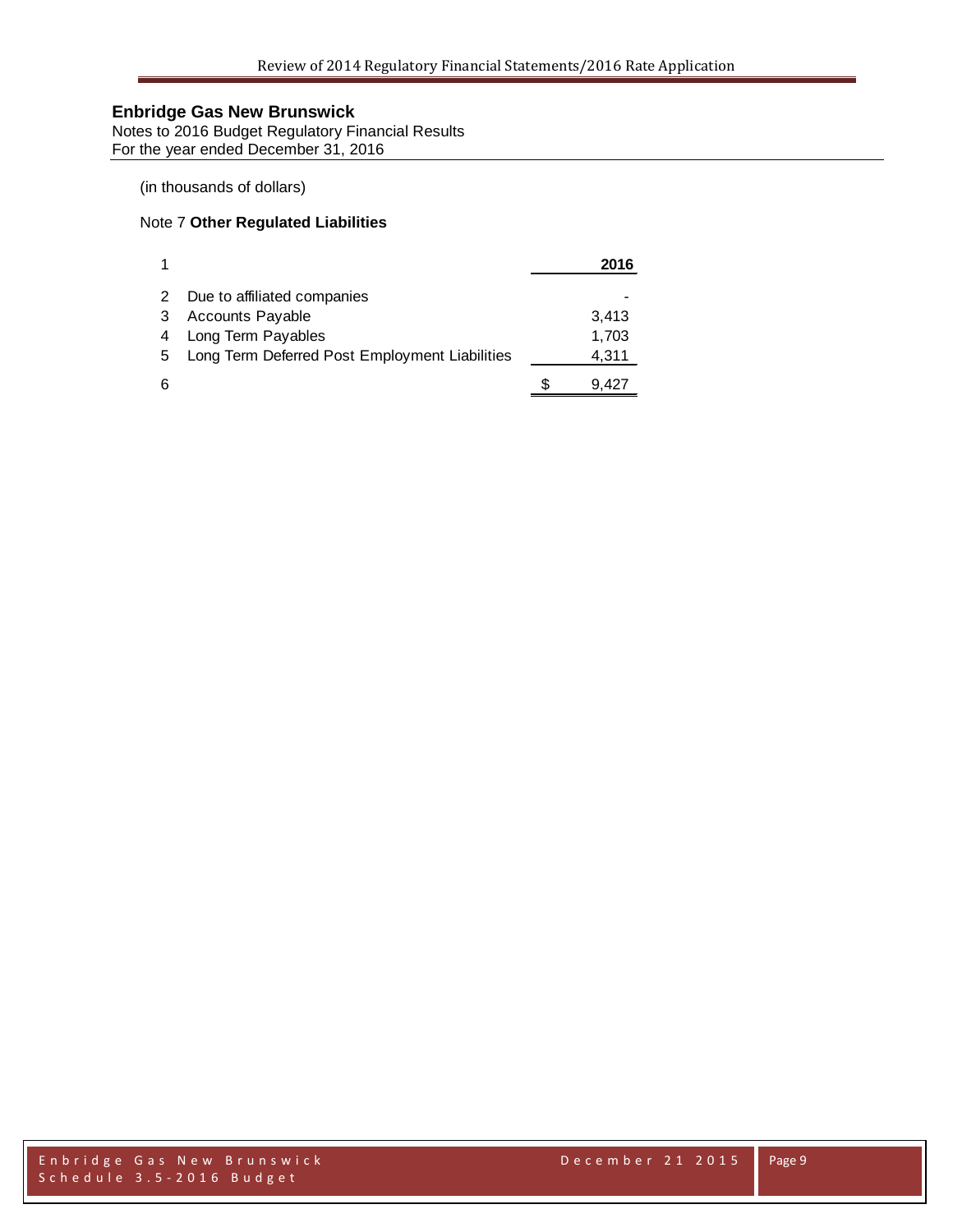Notes to 2016 Budget Regulatory Financial Results For the year ended December 31, 2016

(in thousands of dollars)

## Note 8 **Operating Revenue**

## **a. Gas Distribution**

| 1      |                                            | 2016 |                |        |                                    |  |
|--------|--------------------------------------------|------|----------------|--------|------------------------------------|--|
| 2<br>3 |                                            |      | <b>Revenue</b> |        | <b>Customers Throughput</b><br>TJs |  |
| 4      | <b>Small General Service (SGS)</b>         |      | 6,163          | 8,195  | 606                                |  |
| 5      | Mid-General Service (MGS)                  |      | 12,319         | 3,213  | 1,091                              |  |
| 6      | Large General Service (LGS)                |      | 11,906         | 427    | 1,306                              |  |
| 7      | <b>Contract General Service (CGS)</b>      |      | 6,753          | 102    | 998                                |  |
| 8      | Industrial Contract General Service (ICGS) |      | 7,062          | 9      | 1,973                              |  |
| 9      | Off-Peak Service (OPS)                     |      | 181            | 16     | 28                                 |  |
| 10     | Total                                      |      | 44.384         | 11.962 | 6,002                              |  |

11 1 Terajoule (TJ) = 1,000 Gigajoules (GJ)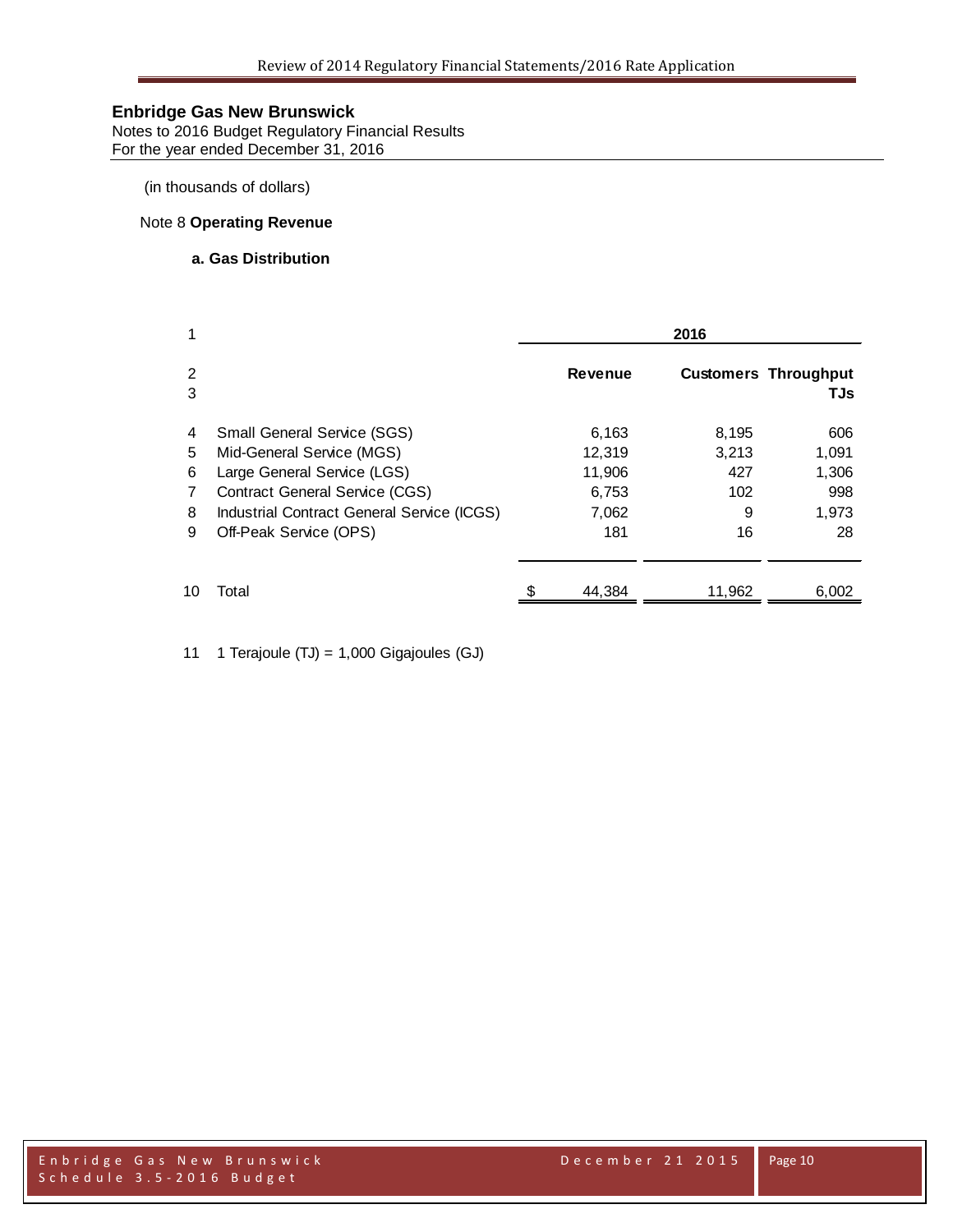Notes to 2016 Budget Regulatory Financial Results For the year ended December 31, 2016

(in thousands of dollars)

## Note 8 **Operating Revenue (continued)**

## **b. Miscellaneous**

| 1 |                                                               |    | 2016       |
|---|---------------------------------------------------------------|----|------------|
| 3 | 2 Agent billing and collection<br>Other miscellaneous revenue | £. | 192<br>745 |
| 4 | <b>Total miscellaneous</b>                                    |    | 43'        |

# 5 **Details of Agent Billing and Collection Revenue**

| 6<br>7 | (in dollars)                                  |    | 2016    |
|--------|-----------------------------------------------|----|---------|
| 8      | Small General Service (SGS)                   | S. | 124,554 |
| 9      | Mid-General Service (MGS)                     |    | 50,219  |
| 10     | Large General Service (LGS)                   |    | 13,874  |
| 11     | Contract General Service (CGS)                |    | 2,482   |
|        | 12 Industrial Contract General Service (ICGS) |    | 339     |
|        | 13 Off-Peak Service (OPS)                     |    | 702     |
|        |                                               |    |         |
|        | 14 Total agent billing and collection revenue |    | 192.170 |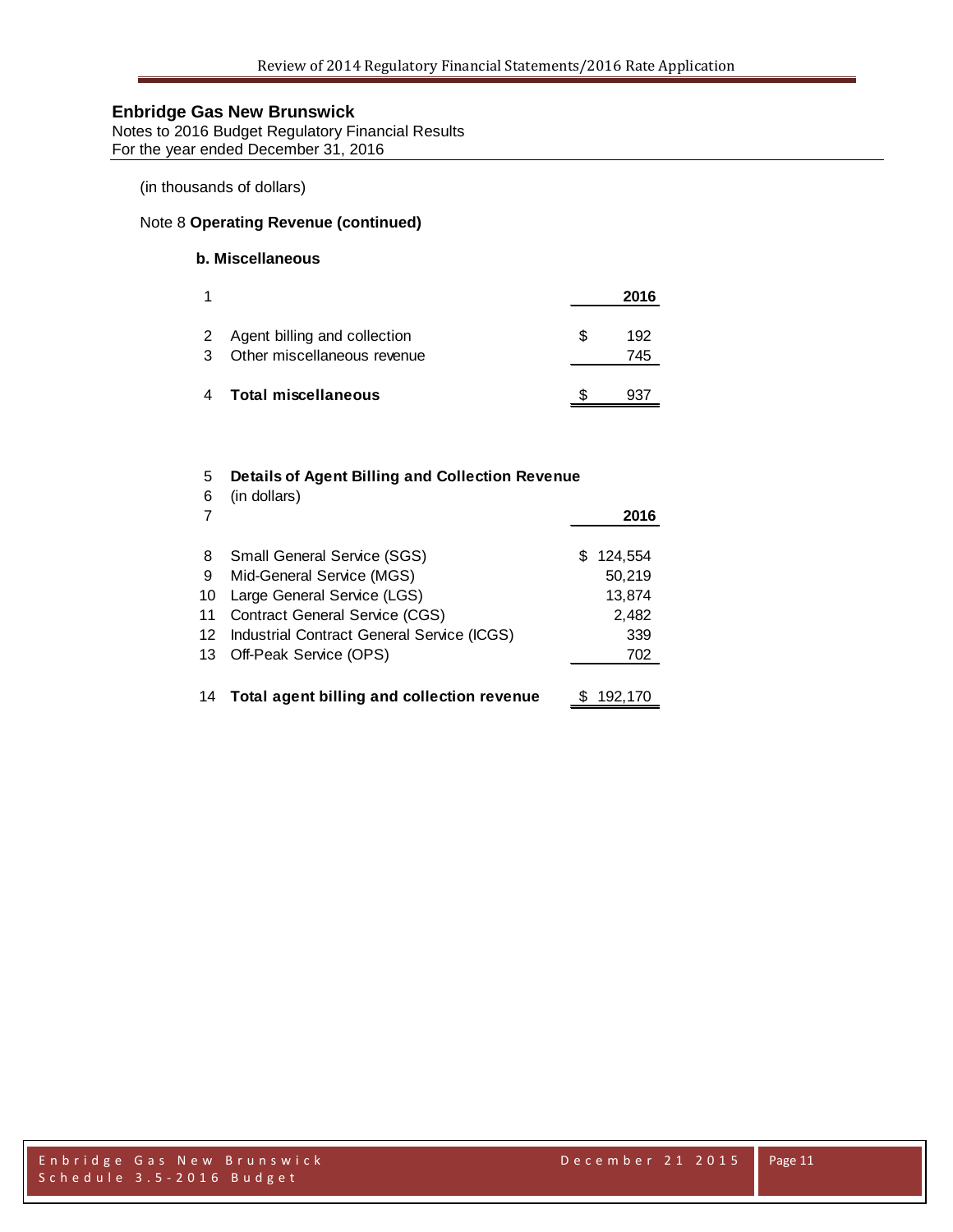Notes to 2016 Budget Regulatory Financial Results For the year ended December 31, 2016

(in thousands of dollars)

## Note 9 **Operating and Maintenance Expenses**

| 1  |                                              |    | 2016   |
|----|----------------------------------------------|----|--------|
|    |                                              |    |        |
| 2  | Corporate management                         | \$ | 1,075  |
| 3  | Corporate administration                     |    | 489    |
| 4  | Financial reporting                          |    | 1,231  |
| 5  | Information technology                       |    | 1,538  |
| 6  | Regulatory & upstream                        |    | 1,140  |
| 7  | Sales & marketing                            |    | 1,272  |
| 8  | Distribution & maintenance                   |    | 5,195  |
| 9  | Customer care                                |    | 1,264  |
| 10 | Human resources                              |    | 2,484  |
|    | 11 Gas transportation and related activities |    | 1,700  |
|    |                                              |    |        |
|    | 12 Total prior to capitalization             |    | 17,388 |
|    | 13 Property, plant & equipment               |    | 3,582  |
|    |                                              |    |        |
|    | 14 Total capitalized                         |    | 3,582  |
|    | 15 Total expense                             | S  | 13,806 |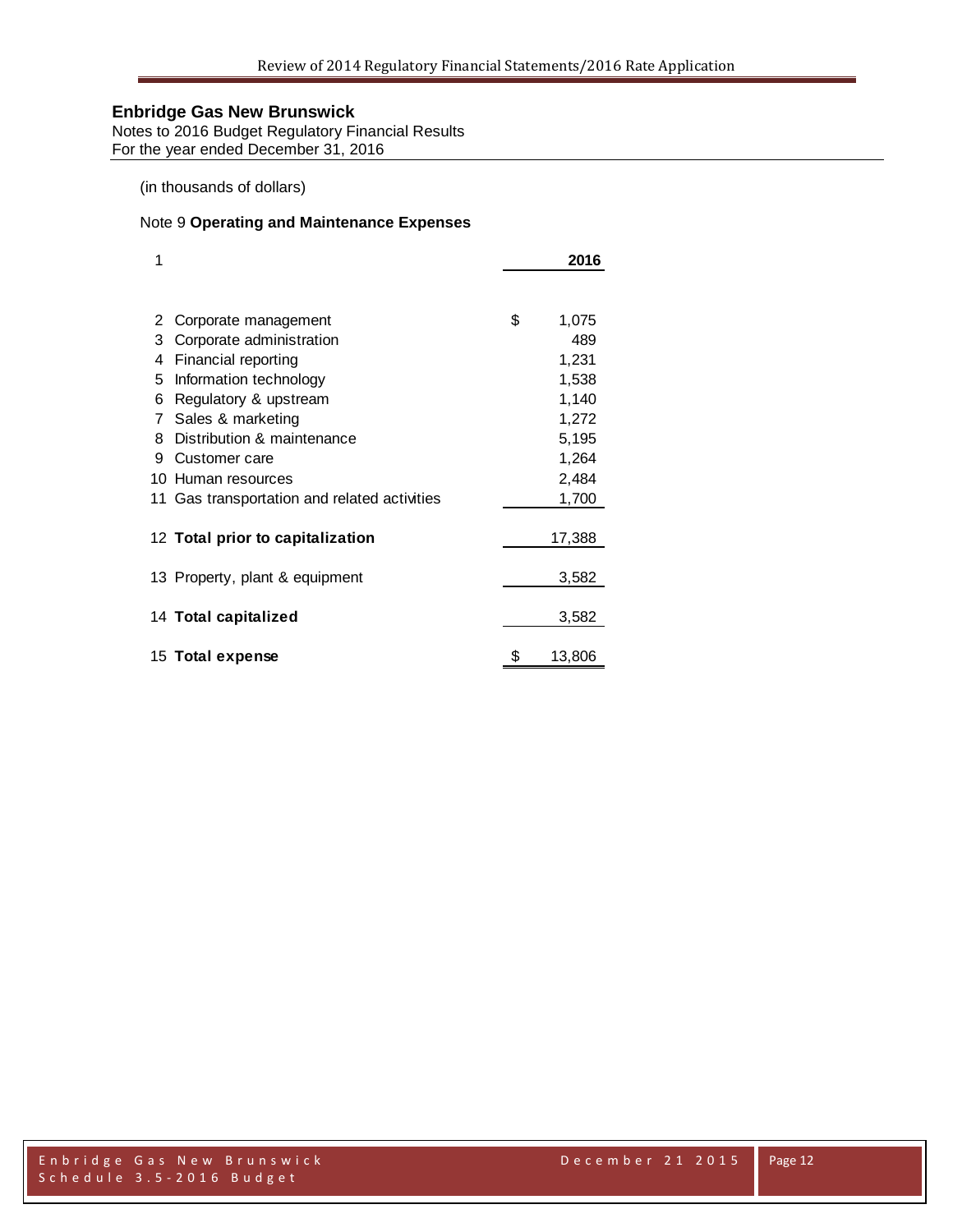Notes to 2016 Budget Regulatory Financial Results For the year ended December 31, 2016

## (in thousands of dollars)

## Note 10 **Interest on Amounts Due to Associates & Affiliates and Other Interest**

|                                                                                                      | 2016        |
|------------------------------------------------------------------------------------------------------|-------------|
| Interest on long-term debt<br>3 AIDC - allowance for funds used during construction (debt component) | 7.703<br>10 |
| Total interest on amounts due to associates & affiliates and other interest \$                       | 7.713       |

### Note 11 **Regulated Return on Equity**

| 5 |                                                                                                      | 2016   |
|---|------------------------------------------------------------------------------------------------------|--------|
| 6 | Regulated return on equity<br>AEDC - allowance for funds used during construction (equity component) | 13.292 |
| 8 | Total regulated return on equity                                                                     | 13,309 |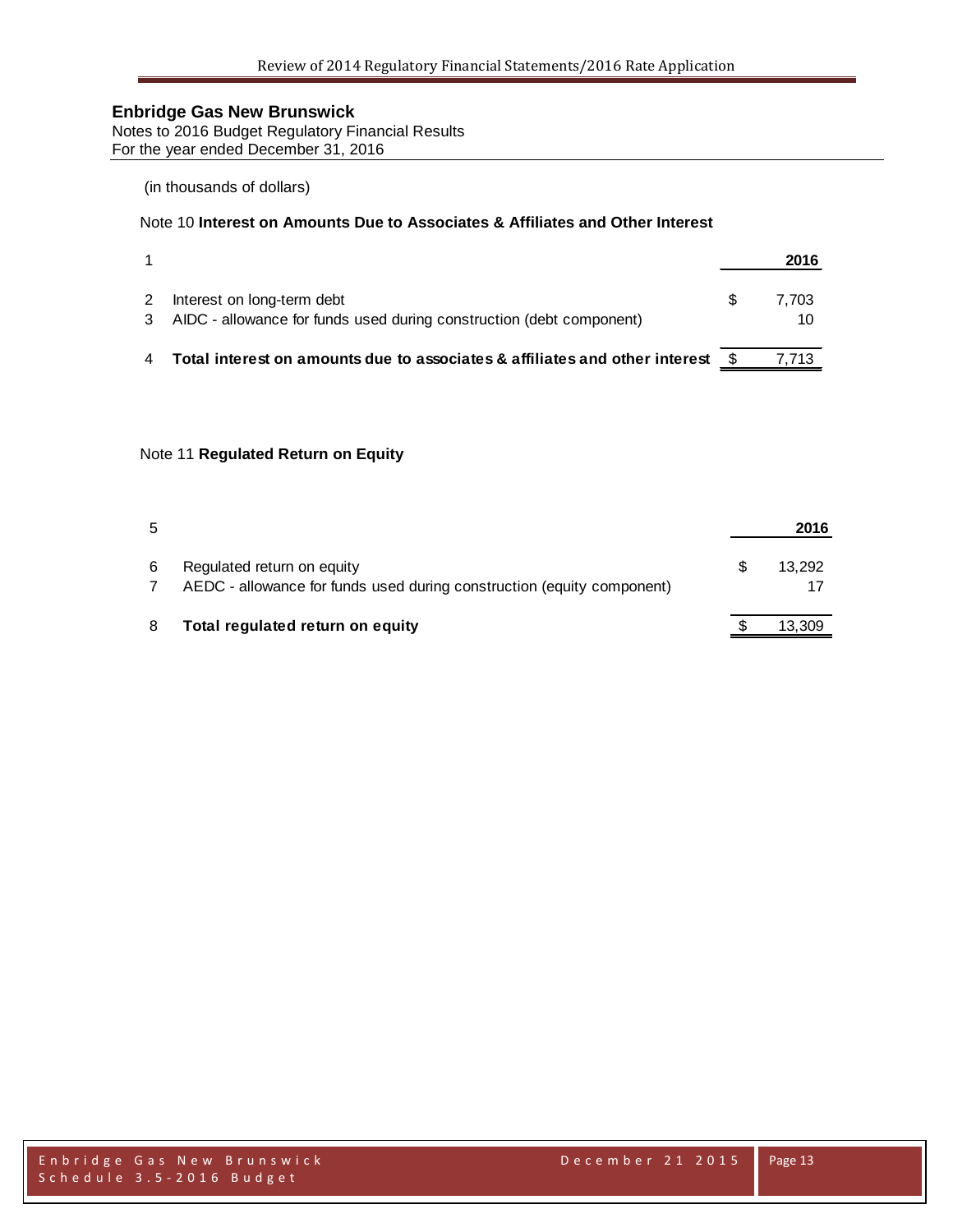Notes to 2016 Budget Regulatory Financial Results For the year ended December 31, 2016

(in thousands of dollars)

## Note 12 **Rate Base for Regulatory Purposes**

| 1  |                                   | 2016          |
|----|-----------------------------------|---------------|
|    | 2 Property, plant & equipment     |               |
| 3  | Cost                              | \$<br>241,889 |
| 4  | Accumulated amortization          | (65, 215)     |
| 5  | <b>Net</b>                        | 176,674       |
|    | 6 Deferred charges                |               |
| 7  | Franchise fee, at cost            | 1,500         |
| 8  | Accumulated amortization          | (1,300)       |
| 9  | Net                               | 200           |
| 10 | Development O&M capitalized costs | 114,952       |
| 11 | Accumulated amortization          | (26, 126)     |
| 12 | <b>Net</b>                        | 88,826        |
| 13 | Deferral account                  |               |
| 14 | <b>Net</b>                        |               |
| 15 | <b>Total deferred charges</b>     | 89,026        |
| 16 | <b>Term deposit</b>               | 2,968         |
| 17 | <b>Working capital allowance</b>  | 1,146         |
| 18 | <b>Total rate base</b>            | \$<br>269,814 |
| 19 | Average rate base                 | \$<br>270,954 |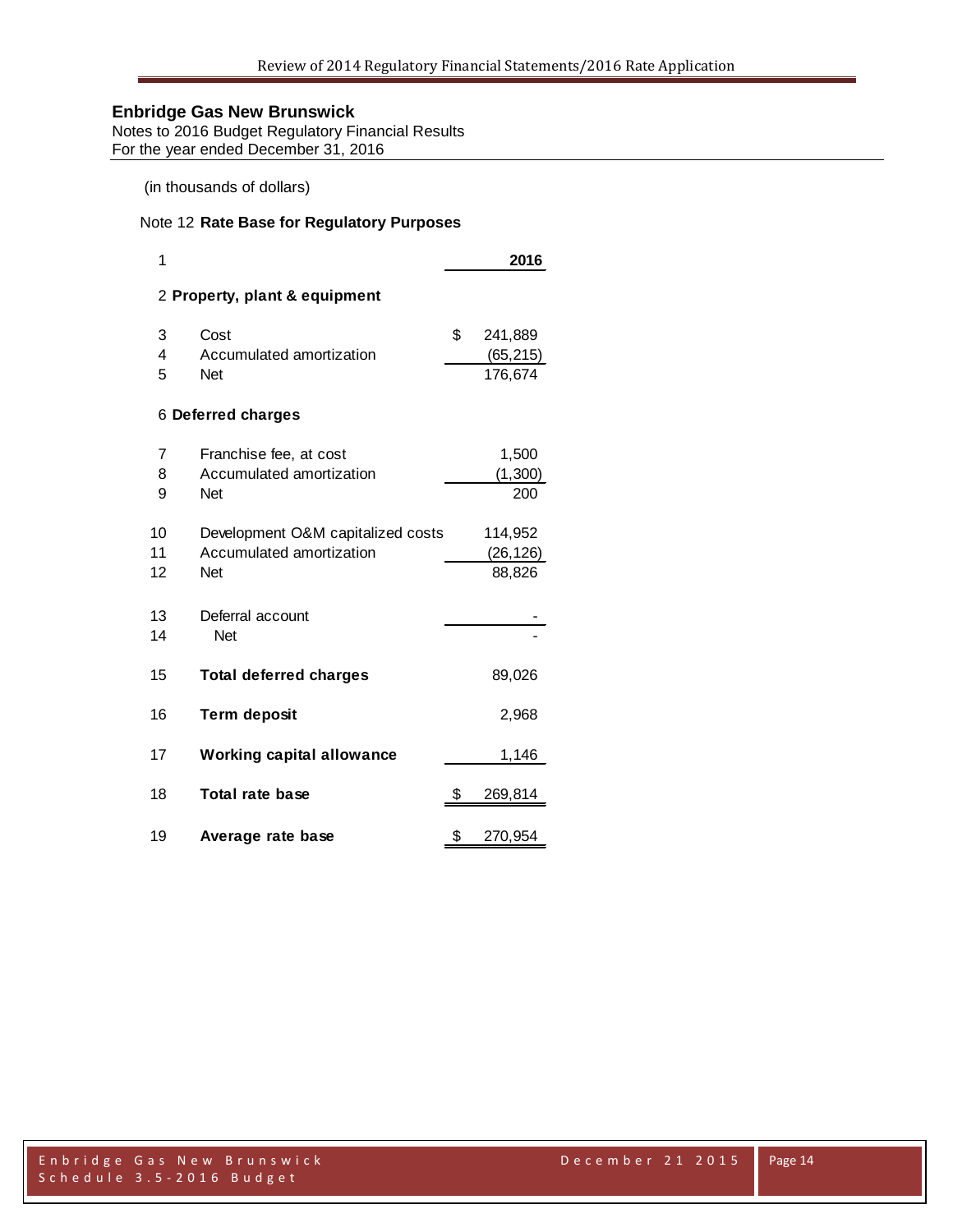Notes to 2016 Budget Regulatory Financial Results For the year ended December 31, 2016

## (in thousands of dollars)

### Note 13 **Capital Structure for Regulatory Purposes**

| 1           |                              |    | 2016               |
|-------------|------------------------------|----|--------------------|
| $2^{\circ}$ | <b>Capital structure</b>     |    |                    |
| 3<br>4      | Long-term debt<br>Equity     | \$ | 149,500<br>146,798 |
| 5           | Total                        | S  | 296,298            |
|             |                              |    |                    |
| 6           | Capital structure percentage |    |                    |

| 7 Long-term debt | 50.46%  |
|------------------|---------|
| 8 Equity         | 49.54%  |
| 9 Total          | 100.00% |

#### **Capital structure average percentage for regulatory purposes**

| 11 Long-term debt | 55.00%  |
|-------------------|---------|
| 12 Equity         | 45.00%  |
| 13 Total          | 100.00% |

#### **Weighted cost of capital for regulatory purposes**

| 15 Long-term debt | 2.84% |
|-------------------|-------|
| 16 Equity         | 4.91% |
| 17 Total          | 7.75% |